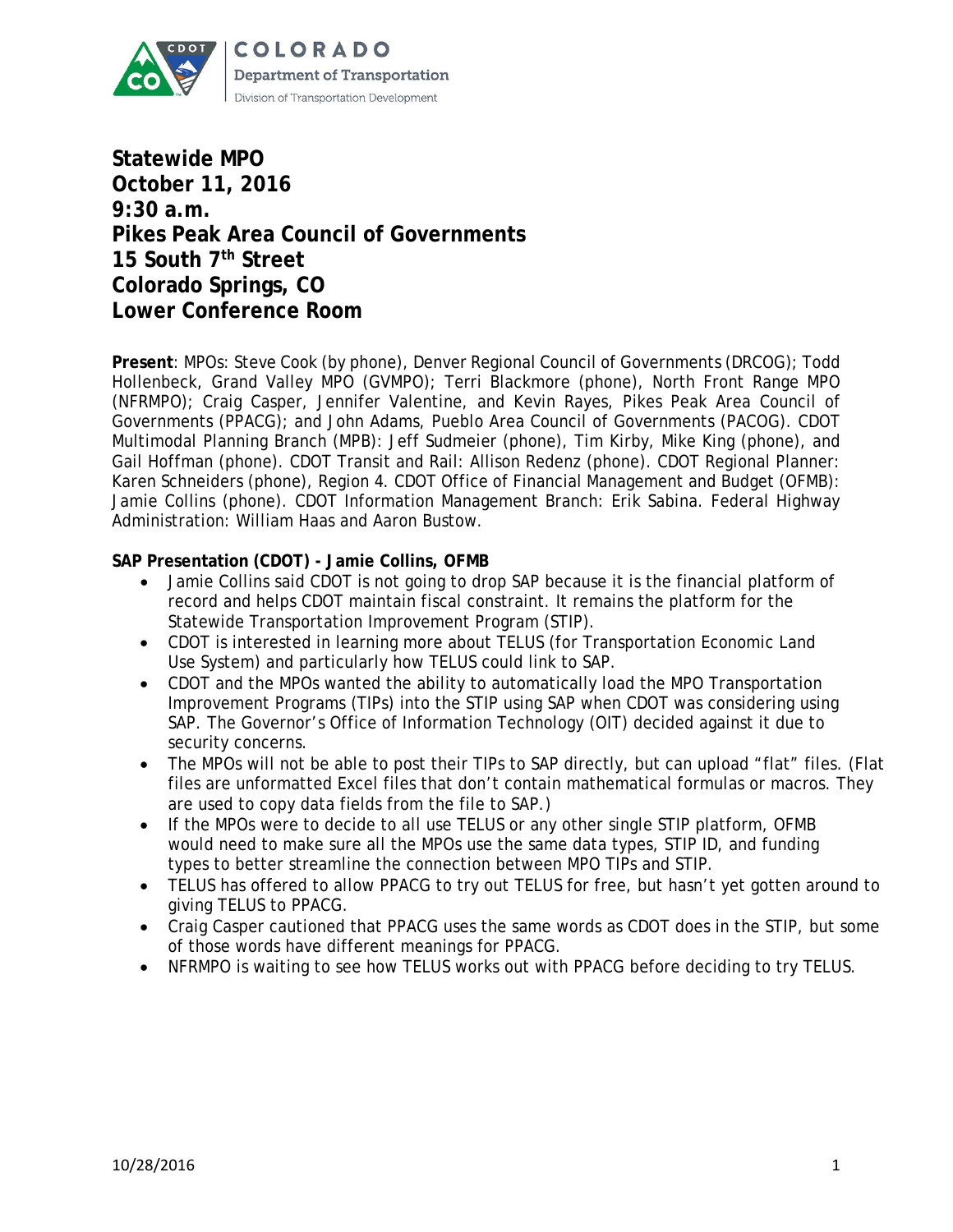# **UrbanSim "Lite" Presentation (PPACG) –Jennifer Valentine**

- Jennifer Valentine discussed the UrbanSim "Lite" that PPACG is using for planning purposes.
- UrbanSim "Lite" is based on real-world decisions, and includes such inputs as building regulations, population, land use plans, and anticipated land developments. The Colorado State Demographer population figures are used, but get no further down than the county level.
- UrbanSim "Lite" also offers planners the ability to use scenario planning to see how different decisions yield different results.
- The Berkeley, California-based Urban Sims "Lite" comes pre-loaded with data, and more robust data can be added if desired.
- The "cloud" platform should make it easier for PPACG to obtain certain data from local entities.
- PPACG is currently using TELUM (Transportation Economic and Land Use Model) for evaluating land use impacts of regional transportation improvement projects. It works OK to a point. (TELUM is part of TELUS.)
- PPACG plans to use UrbanSim "Lite" after about 60 hours of work by the contractor, in addition to PPACG putting in some improved data. UrbanSim "Lite" outputs will be compared with those of TELUM.
- PPACG's experience with UrbanSim "Lite" will be described at a conference in November.

### **Vision Zero Suite Presentation (PPACG) – Craig Casper and Kevin Rayes**

- Vision Zero Suite is a software package to assist MPOs and other transportation agencies in analyzing crash data. It takes its name from a national goal to have zero deaths from traffic crashes.
- PPACG received a grant to make sure all crash locations are accurately geocoded. PPACG is currently analyzing data crash data from Jan. 1, 2010-December 31, 2014. Every crash is geocoded (i.e., located at a particular geographic location rather than by address or intersection), whether in parking lots or on or along roads and highway. The data comes from CDOT.
- A statewide committee was formed some time ago to standardize the crash data reported by so many law enforcement agencies. The dream is that eventually all law enforcement agencies will submit crash data electronically to the Colorado Department of Public Safety (State Patrol), such as is already being done in Michigan.
- PPACG hopes to overlay the projects in the TIP with crash data to help narrow improvements to where they would do the most good.
- Normally about half the crashes at intersections are rear-ends. One intersection in the PPACG area has a fatality rate triple the statewide average, and the rear-end crashes are far higher.
- PPACG currently is analyzing crashes at all signalized intersections and then will move onto unprotected intersections.
- In connection with transportation and safety, all the MPOs by Friday, Oct. 14, should receive an invitation to a meeting on a CDOT research project on how to incorporate safety analysis into transportation planning. The meeting will touch on how TPRs and MPOs could incorporate safety analysis in scoring criteria.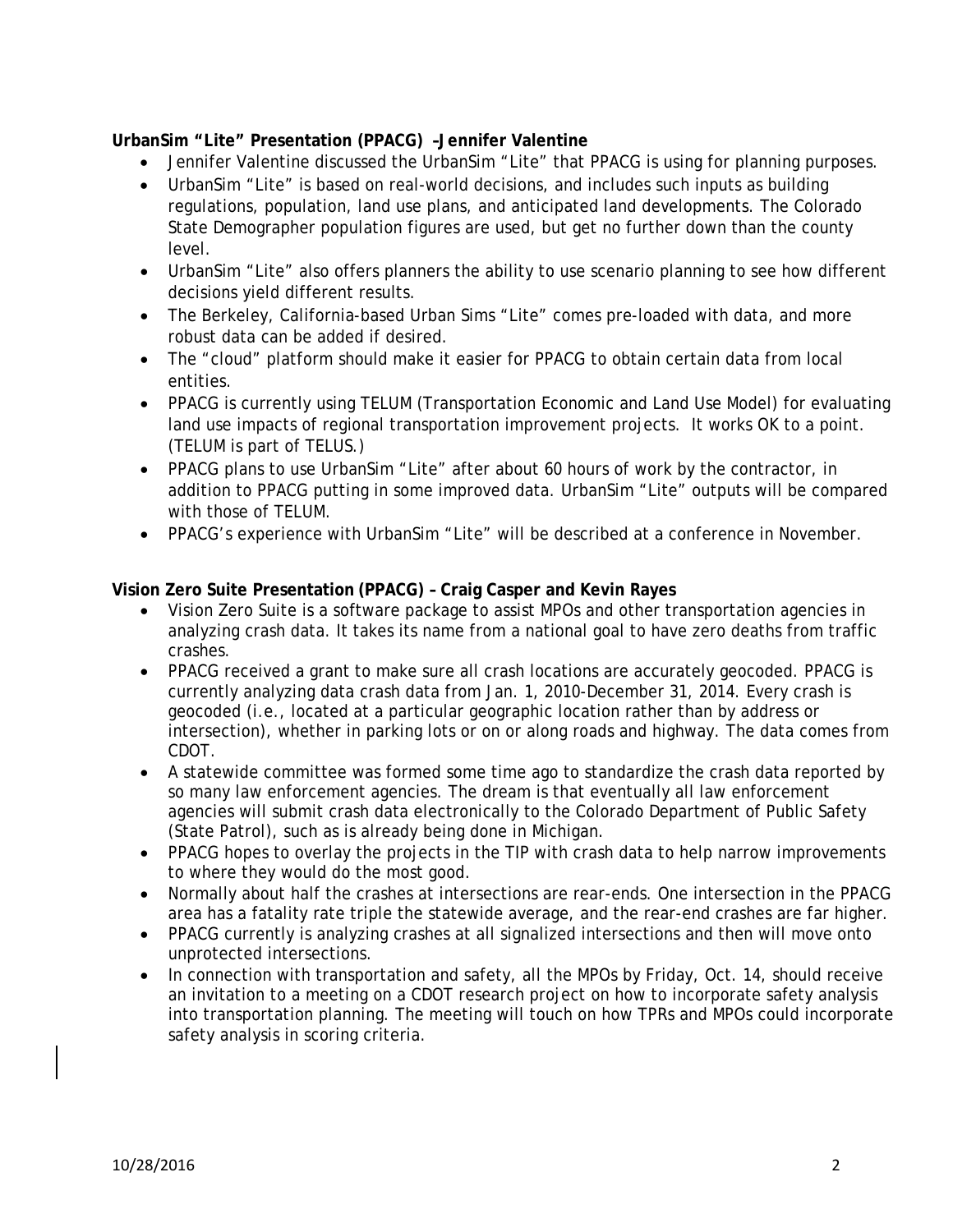# **TELUS Presentation (PPACG) –Kevin Rayes**

- PPACG intends that local entities using TELUS will be able to put information about their projects in the TIP.
- Another hope is that TELUS will allow local entities to see how their individual projects would score in a competitive call for projects. This feature will help answer questions about why one project was selected over another.
- TELUS also can track contracts among 12 other metrics.
- PPACG administrative modifications policy doesn't permit a lot of flexibility, and a project description in the STIP might be different from the TIP project description.
- Forty-six MPOs in the country are using TELUS right now.
- NFRMPO indicated that it would be helpful if the naming conventions within the STIP remained the same after they have been placed in the TIP and then the STIP.

#### **Statewide Travel Model (CDOT) – Erik Sabina**

- CDOT is building an activity-based statewide travel model adapted from DRCOG's model. An activity-based model has more detailed information on household/person characteristics, locations of housing and employment, purposes of tours and trips, time of day, and nonmotorized modes. It is more faithful to how things really are, such as people combining several trips into one (i.e., on way home from work, pick up children, go to grocery store, etc.)
- Input data includes: Front Range Travel Counts survey, Quarterly Census of Employment and Wages, U.S. Census, employment data from the State Demographer's Office, model data from all of the state's MPOs, data from most of the 64 counties in the state.
- Outputs from the basic activity-based model are: auto and truck volumes on roads (including toll facilities), passengers on transit services, speeds on roads by time of day and travel time of trips, trips by mode (drive-alone, shared ride, transit, bike, walk, school bus), and are tied to the person that made them.
- Most states have statewide travel models. (According to a map included in Erik's presentation, Arizona, New Mexico, and Kansas are all developing one; Wyoming and Oklahoma don't have one; and Nebraska's statewide model is dormant.)
- Of the steps needed to build the model, CDOT has built the road networks (borrowed from existing models and coding of new roads and transit), built the land use dataset, conducted household travel survey, and assembled "estimation dataset".
- CDOT has purchased GPS-based data from a company called INRIX, which permits CDOT to share the data with almost any public sector entity in Colorado. CDOT also has purchased trip origin-destination data based on the INRIX data from the firm, Streetlight Data.
- MPOs can use the statewide travel model to do a 2020 travel survey.
- So far, there is a good correlation between results of the model and GoogleEarth.
- NFRMPO requested that CDOT provide quarterly updates on the Statewide Travel Model.

#### **Revenue Projections Timeline – Jeff Sudmeier**

- At the request of SWMPO members, CDOT has begun discussions pertaining to revenue projections in advance of the next planning cycle.
- CDOT requested that MPOs help to identify what information they need and when they need it by. PPACG indicated that they don't need dollars amounts until Jan. / Feb. of 2018.
- PPACG suggested that the process may take longer this cycle because of scenario planning and identifying long-term structural changes (Fleet mix, road usage charging, etc.).